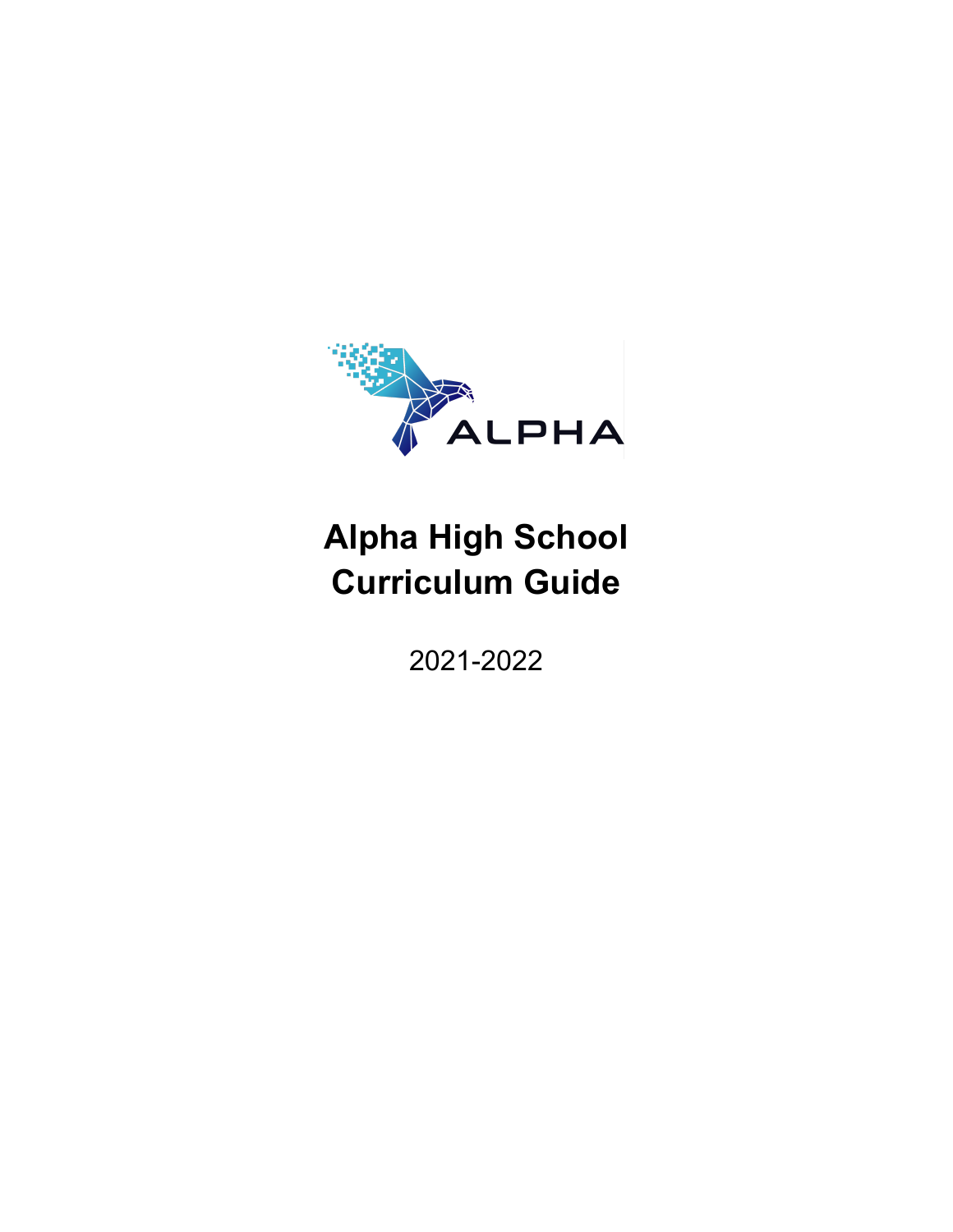

#### **Introduction**

The Curriculum Guide is intended to provide information to students and families about the individualized academic pathways available through Alpha. We strive for simplicity and student ownership over academic choices as well as outcomes. No single publication can reliably describe every situation that may arise in the course of a student's time at Alpha. Therefore, students and families are encouraged to use this Curriculum Guide as a resource and communicate with the Alpha High School Guides throughout their time at Alpha.

The Curriculum Guide was developed in collaboration with Alpha Guides, leaders and parents. It is important that everyone in the community reviews the content and familiarizes themselves with how Alpha works.

# **About Alpha**

#### **Alpha High School**

612 W 4th St Austin, Texas 78701 512-595-0801

Alpha was founded in 2016 as a private day school located in Austin, Texas, serving students from kindergarten through high school. In 2021, Alpha expanded to locations across Texas. Alpha was founded on three pillars that form the basis of our educational philosophy:

#### **● Students love school.**

Students succeed when they love school. Everything else (learning, creativity, risk-taking, hard work) follows from love of school. Ultimately, love of school comes from the self-agency and engagement students feel when they truly invest in their school experience.

#### **● Students learn two times (2x) faster.**

Alpha utilizes adaptive technology, an innovative schedule, and the self-agency of each student to create an environment where students complete the same amount of content in half the time.

**● Students learn life skills.**

Alpha students learn practical life skills, such as public speaking, focus and intensity, giving and receiving feedback, personal finance, and entrepreneurship. During workshops, students tackle projects as individuals or with a group of their peers.

The 9th through 12th grade program at Alpha has historically been referred to as "Level 4." In Spring 2022, to better encapsulate the unique nature and structure of Alpha's high school program, "Level 4" will be replaced with "Alpha High School." As part of this transition, a new logo and new website (i.e., [alphahigh.school](http://www.alphahigh.school)) will become part of the program's identity*.*

#### **Academic Program Overview**

Autonomy, accountability and ingenuity are central to Alpha High School. Guides mentor students as they work independently with adaptive apps to advance through their required courses. Students earn the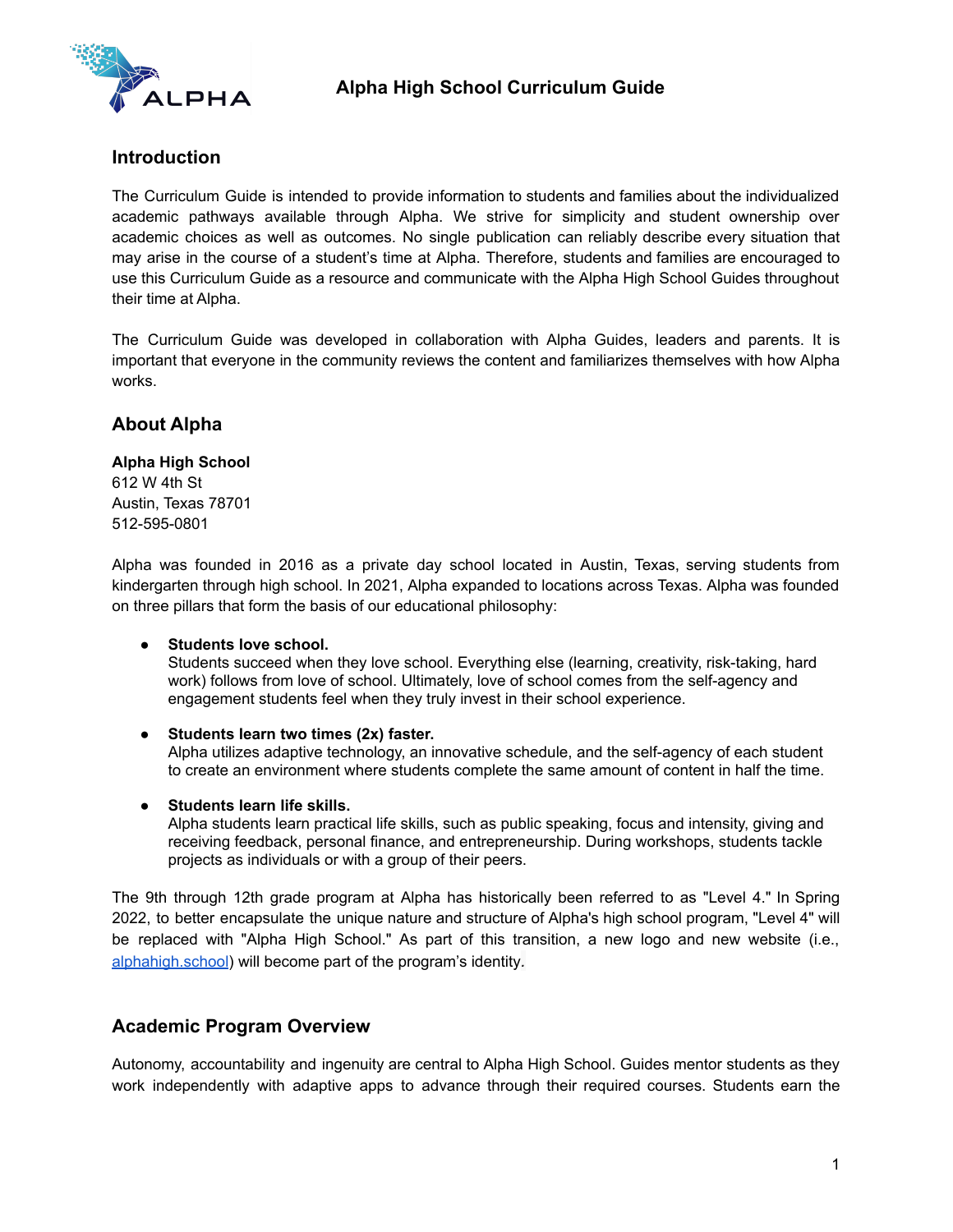

same or more credits compared to traditional high schools, but do so more quickly, leaving time for their true passion – a 4-year AlphaX Masterpiece that ties together multiple disciplines.

Alpha's adaptive learning environment includes Masterpiece projects, highly engaging group workshops that take our students all over the city, and personalized college counseling. While Alpha's high school experience is anything but traditional, our students are bolstered with in-depth curriculum support, ensuring that core requirements are fulfilled, while deeper interests are explored.

# **Student-Driven Learning and Contract**

Alpha is building an exceptional school. Through self-directed learning and governance, Alpha students have full ownership of their school. To make sure that students understand their responsibilities relative to their education, we ask them to sign a contract each year. The contract is made up of five articles, the most critical articles being the following:

#### Article I

I am personally accountable for my actions, my time and my work. This means that my school and my *parents are not responsible for my education - I own my education. Coming to Alpha is MY choice.*

#### Article III

I will do the hard work required to own my education and accomplish my goals. I will fail sometimes, but I *will take setbacks as temporary and bounce back quickly.*

#### Article IV

I have the opportunity to do something real in high school. I will use my time in high school to complete an *ambitious, bold and extraordinary project that excites me.*

# **Graduation Requirements**

To qualify for an Alpha diploma, a student must earn a minimum of 24 credits. The academic breakdown of credits is as follows:

| English                  | 4 credits    |
|--------------------------|--------------|
| Math                     | 4 credits    |
| Science                  | 4 credits *  |
| Social Science           | 2 credits ** |
| World Languages          | 2 credits    |
| Student-Driven Electives | 3 credits    |
| AlphaX                   | 5 credits    |

\* Includes 1 credit of Biology, Chemistry, Computer Science

\*\* Includes US History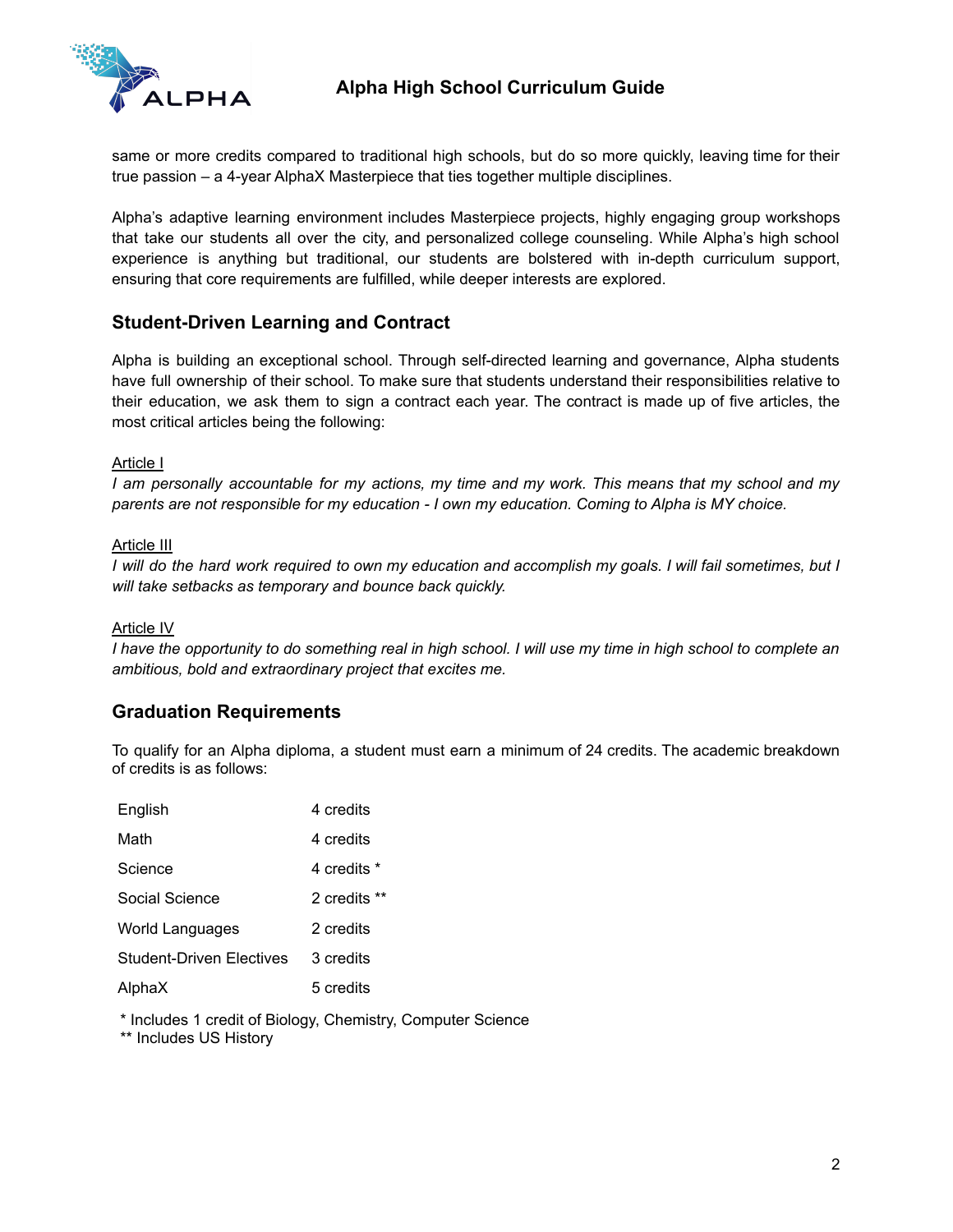

#### **GPA**

Alpha does not rank its students. A student's GPA is calculated by multiplying the academic year grade by the weight of the course. Courses are designated as college preparatory or Advanced Placement (AP). The weighted GPA is calculated as follows: +1.0 for AP.

# **Grading Scale**

|    | $A+ 98-100$           |    | B+ 87-89  |    | $C+ 77 - 79$ | D+       | 67 - 69   | F. | 0 - 59                   |
|----|-----------------------|----|-----------|----|--------------|----------|-----------|----|--------------------------|
| A  | $93 - 97$             | B  | $83 - 86$ | C  | 73 - 76      | D        | $63 - 66$ |    |                          |
| A- | 90 - 92               | B- | $80 - 82$ |    | $C-70-72$    | D-       | $60 - 62$ |    |                          |
|    | <b>Quality Points</b> |    |           |    |              |          |           |    |                          |
|    | $A+ 4.3$              |    | $B+ 3.3$  |    | $C+2.3$      | $D+$ 1.3 |           | F. | $\overline{\phantom{0}}$ |
| A  | 4.0                   | B  | 3.0       | C  | 2.0          | D        | 1.0       |    |                          |
| A- | 3.7                   | B- | 2.7       | C- | 1.7          | D-       | 0.7       |    |                          |

# **College Counseling**

Alpha's goal is to maximize opportunities for each student. While we expect some of our graduates to opt into unique opportunities, like the Thiel Fellowship, acceptance to a top tier university is one way to optimize opportunity.

How do we do this? By creating a clear pathway where the only delta in outcome is based on the input or work ethic of a student.

College Counseling Goals Mirror Alpha Promises**:**

- 1. Love your college
- 2. Attend the best college *for you*
- 3. Learn life skills through the admissions process

Alpha maintains a college readiness timeline that is updated annually. The timeline includes a series of information sessions, independent meetings and objectives that allow Alpha to provide resources, tools and serve the needs of each student. The college admissions process is completely opt-in for students and families.

#### **Alpha Anywhere**

Alpha Anywhere is available to students who will be traveling for at least one week after the start of the school year or are home due to illness. While in Alpha Anywhere, students will have the opportunity to meet with their Guide daily to set their academic goals and discuss their app progress.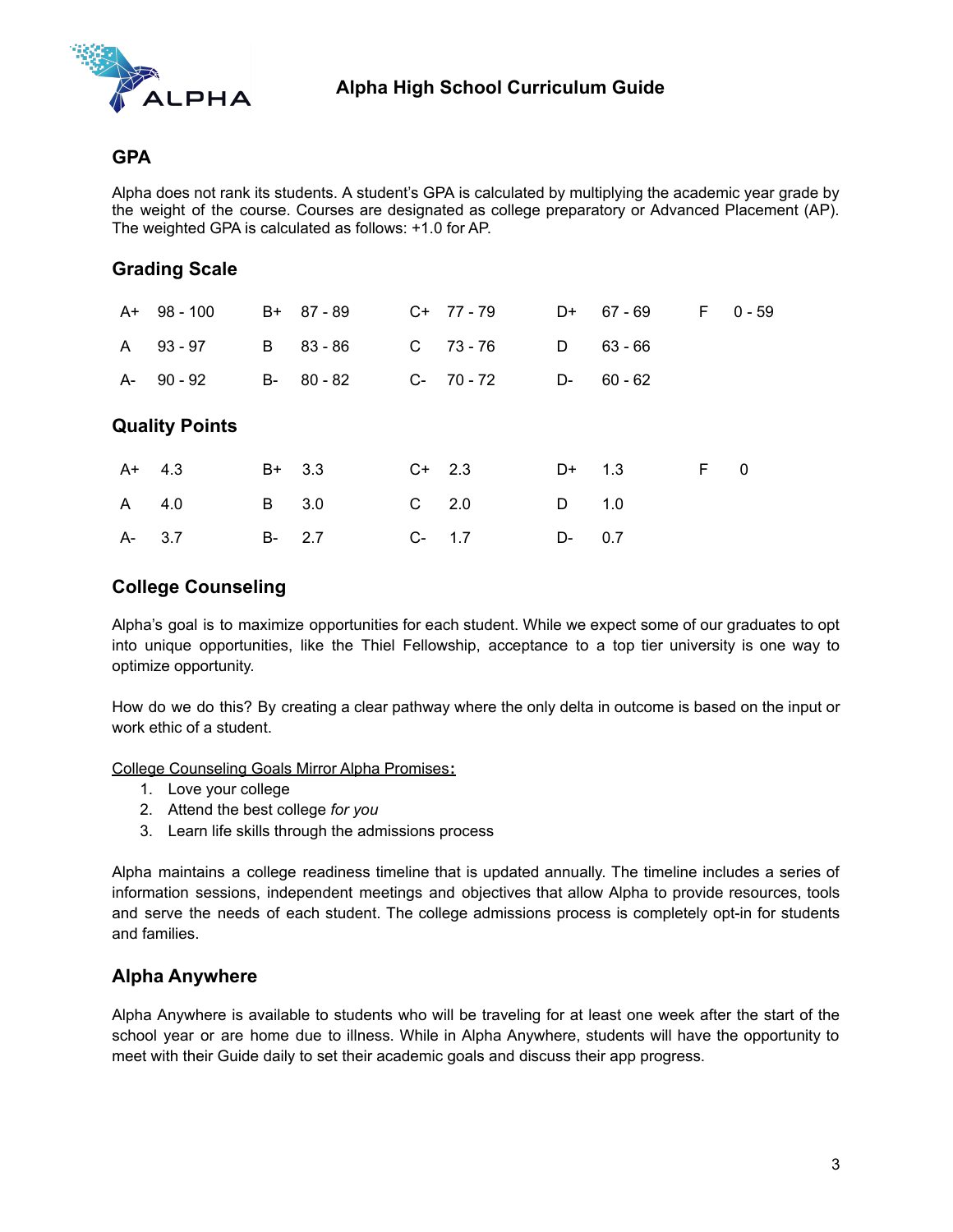

To sign up for Alpha Anywhere, parents and students may contact the Campus Coordinator and Lead Guide to make arrangements. Guides will be working with students both on-campus and online. To ensure both groups of students have productive time together, we ask families to adhere to a student's daily check-in call time. Guides will set up a daily Zoom call to meet with students and discuss their app work and goals. Alpha will provide computers, headphones, and other relevant materials for Alpha Anywhere participants.

# **Planning a Course of Study**

Students meet with their advisor at the start of their Alpha career. Together, the advisor and the student create a pathway to graduation. The plan may be altered at any time, based on the student's interest. As the student travels through the AlphaX learning plan, courses that complement their passion are added to the pathway to graduation.

# **AP Testing**

Alpha High School provides students with the opportunity to register for and take AP Exams in various subjects of their choosing. AP Exams are standardized exams offered by the College Board. They are designed to measure how well students have mastered advanced high school content in each applicable subject. Scoring well on these exams is beneficial for students' admission to college and students may receive college credit for passing scores. If a student registers for an AP Exam in a particular subject, the student is enrolled in advanced placement coursework within their adaptive learning applications for that subject, and receives additional adaptive learning applications as resources for their AP Exam.

#### **How do students determine which AP Exams to take?**

Students may elect to register for AP Exams in the subjects of their choice. This election process occurs at the beginning of the school year. Following conversations with their academic advisor, students indicate which AP Exams they are electing to register for by notifying their advisor. From there, Alpha High School handles student registration and payment for AP tests. Registered students will receive a confirmation email from CollegeBoard. If a student registers for an AP Exam in a particular subject, the expectation is that the student remains current with their coursework in their applications for that subject.

# **AlphaX**

AlphaX, short for Alpha Expertise, is a multi-year program that every high school student must complete before graduating from Alpha. The mission of the program is to give students the time, structure, and resources to develop expertise and pursue a bold, valuable project in an area of personal interest. As a requirement of AlphaX, each student sets an ambitious, long-term goal. We call this goal a Masterpiece. The name is intentional – the historical definition of a Masterpiece is a work of a high standard produced in order to graduate from apprentice to master.

During each year of high school, students take courses associated with the AlphaX program, which are outlined in the graphic below. These courses include the following: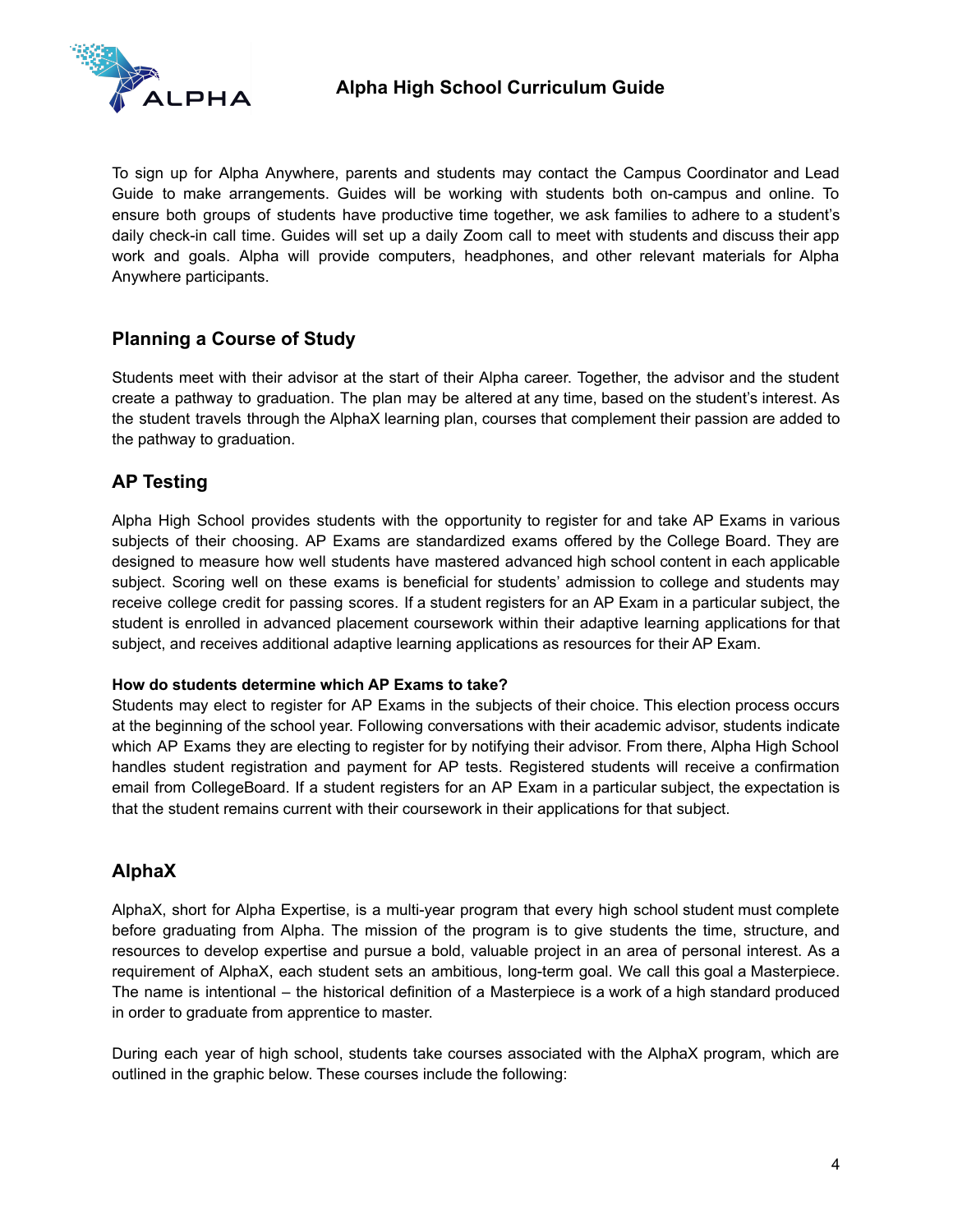# **Alpha High School Curriculum Guide**



- In students' first year at Alpha High School, students take (i) AlphaX Fundamentals, in which students master the fundamental skills they need to plan for and execute a successful Masterpiece; (ii) AlphaX Passion & Purpose, in which students explore the concepts of passion and purpose, their personal passion and purpose, and define their Masterpiece topic; and (iii) AlphaX Lift-Off, in which students strengthen their Masterpiece topic and align it to the Alpha standard. Students' first year of AlphaX culminates in the Masterpiece Defense, during which students defend their Masterpiece topic and their plan for execution of that Masterpiece topic to a panel.
- In students' second year at Alpha High School, students complete the AlphaX Sprint, during which students design an ambitious, 6-8 week plan to transform their Masterpiece idea into concrete, real-world action. Following the Sprint, students enter the Orbit phase of AlphaX, during which students execute their Masterpiece through a goal-setting and goal-execution process that aligns with their Masterpiece timeline. Students also take a Project Management course during their second year of high school, where they learn the fundamentals necessary to manage a long-term, difficult project.
- In students' third and fourth years at Alpha High School, students remain in Orbit, during which they continue to execute their Masterpiece according to their timeline and Masterpiece learning plan. Students' time in Orbit culminates in their completed Masterpiece.

Importantly, we encourage students to find and take additional courses related to their Masterpiece area of expertise. Though these courses are not formally offered as part of the AlphaX program, we may classify these courses as a student-driven elective for which students are able to earn credit.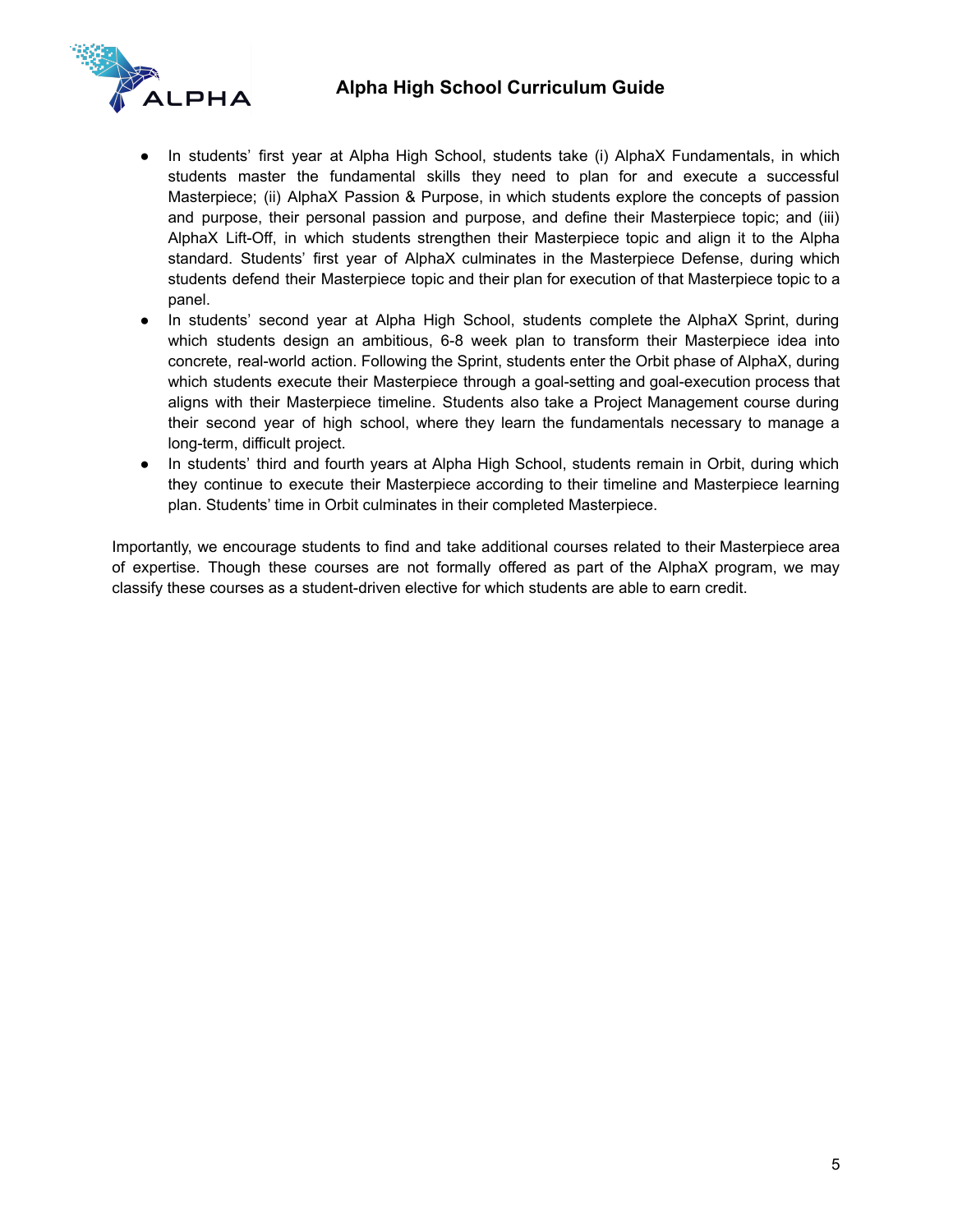

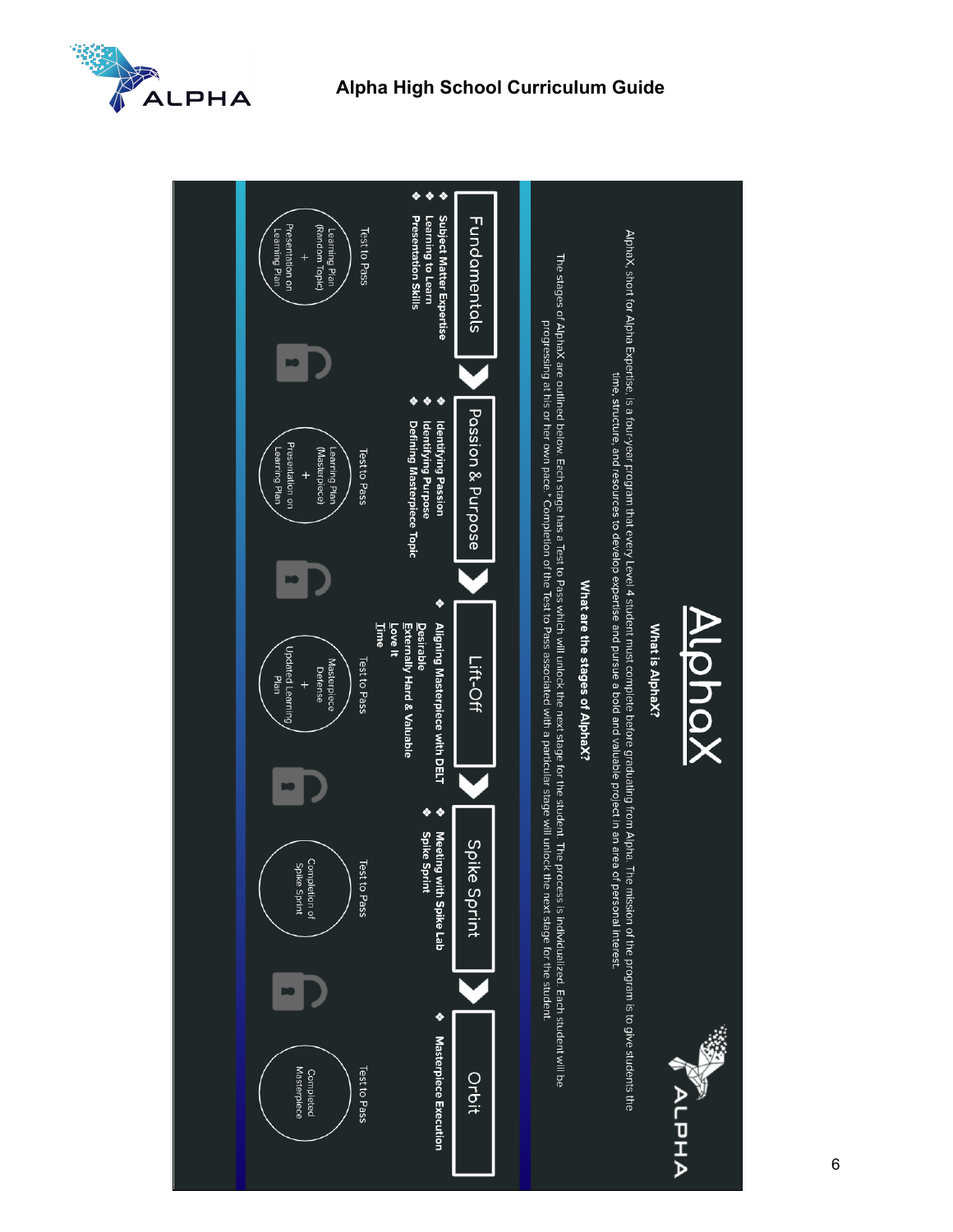

# **Alpha High School Curriculum Guide**

# **Course Offerings**

\*AP course available

| English        | English 9<br>English 10<br>English 11*<br>English 12*                                                                                                                                                                                 | <b>Mathematics</b>    | Algebra I<br>Geometry<br>Algebra II<br>Pre-Calculus<br>Calculus*<br>Statistics*                    |
|----------------|---------------------------------------------------------------------------------------------------------------------------------------------------------------------------------------------------------------------------------------|-----------------------|----------------------------------------------------------------------------------------------------|
| <b>Science</b> | Biology*<br>Chemistry*<br>Physics*<br>Computer Science*<br>Environmental Systems*                                                                                                                                                     | <b>Social Science</b> | World Geography*<br>World History*<br>US History*<br>US Government*<br>Micro/Macro Economics*      |
| <b>AlphaX</b>  | AlphaX Fundamentals<br>AlphaX Passion & Purpose<br>AlphaX Lift-Off<br><b>AlphaX Sprint</b><br>AlphaX Orbit 1<br>AlphaX Orbit 2<br>AlphaX Orbit 3<br>AlphaX Project Management<br><b>AlphaX Communication &amp; Public</b><br>Speaking |                       | <b>World Languages</b> Full suite of courses offered<br>through online provider,<br>Language Bird* |

#### **Student-Driven Electives**

Alpha has a very liberal approach to electives. Our goal is for electives to be driven by student interest. Therefore, we accept a broad range of third-party courses as electives.

With respect to AlphaX, we encourage students to find and take courses related to their Masterpiece area of expertise. Though these courses are not formally offered as part of the AlphaX program, we may classify these courses as a student-driven elective for which students are able to earn credit.

# **Additional Reference Materials**

- Alpha School Profile
- Alpha CBE Procedures